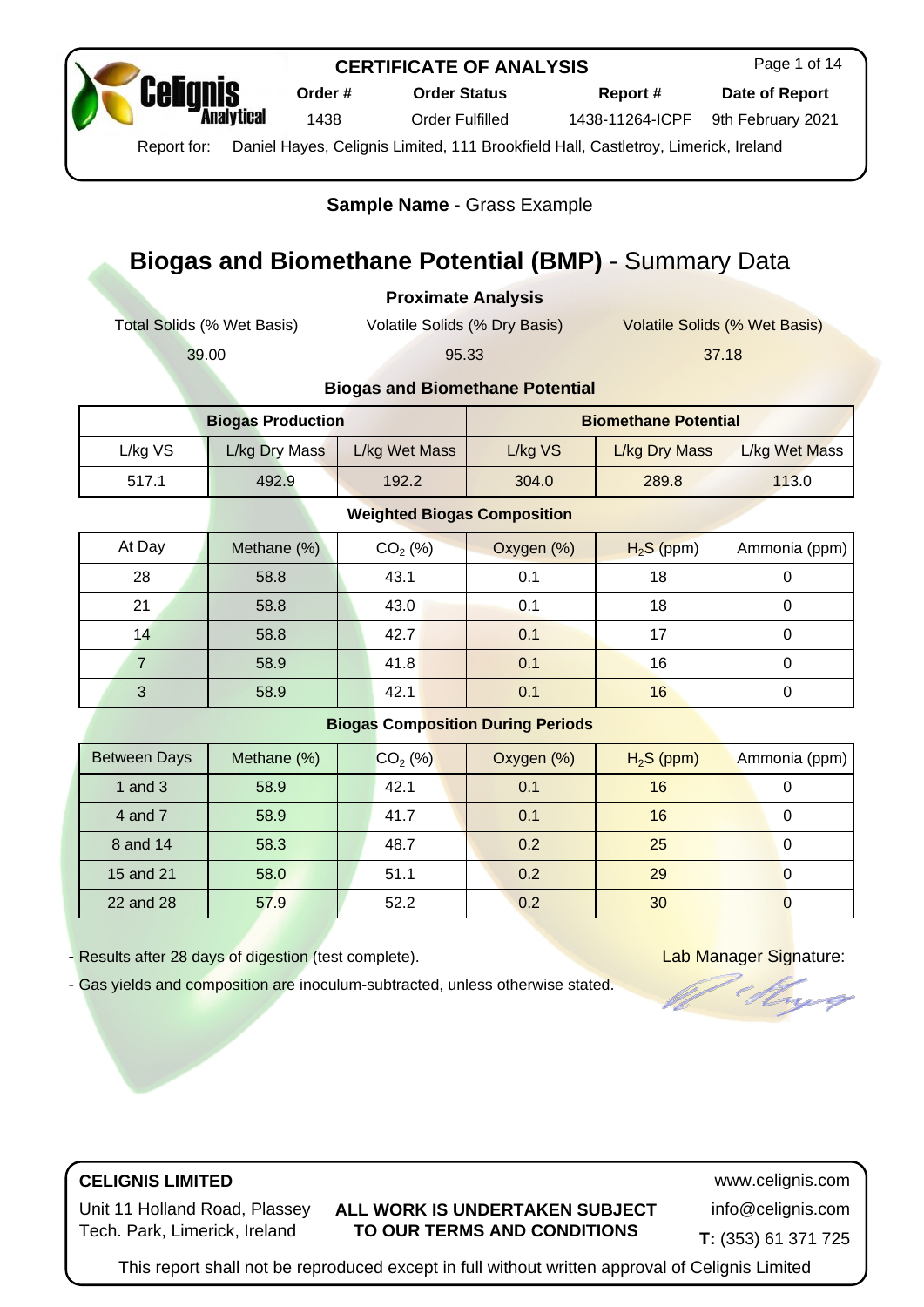

**Sample Name** - [Grass Example](https://www.celignis.com/output/biogas_view?editid1=276)



## **CELIGNIS LIMITED** www.celignis.com

Unit 11 Holland Road, Plassey Tech. Park, Limerick, Ireland

#### **ALL WORK IS UNDERTAKEN SUBJECT TO OUR TERMS AND CONDITIONS**

info@celignis.com **T:** (353) 61 371 725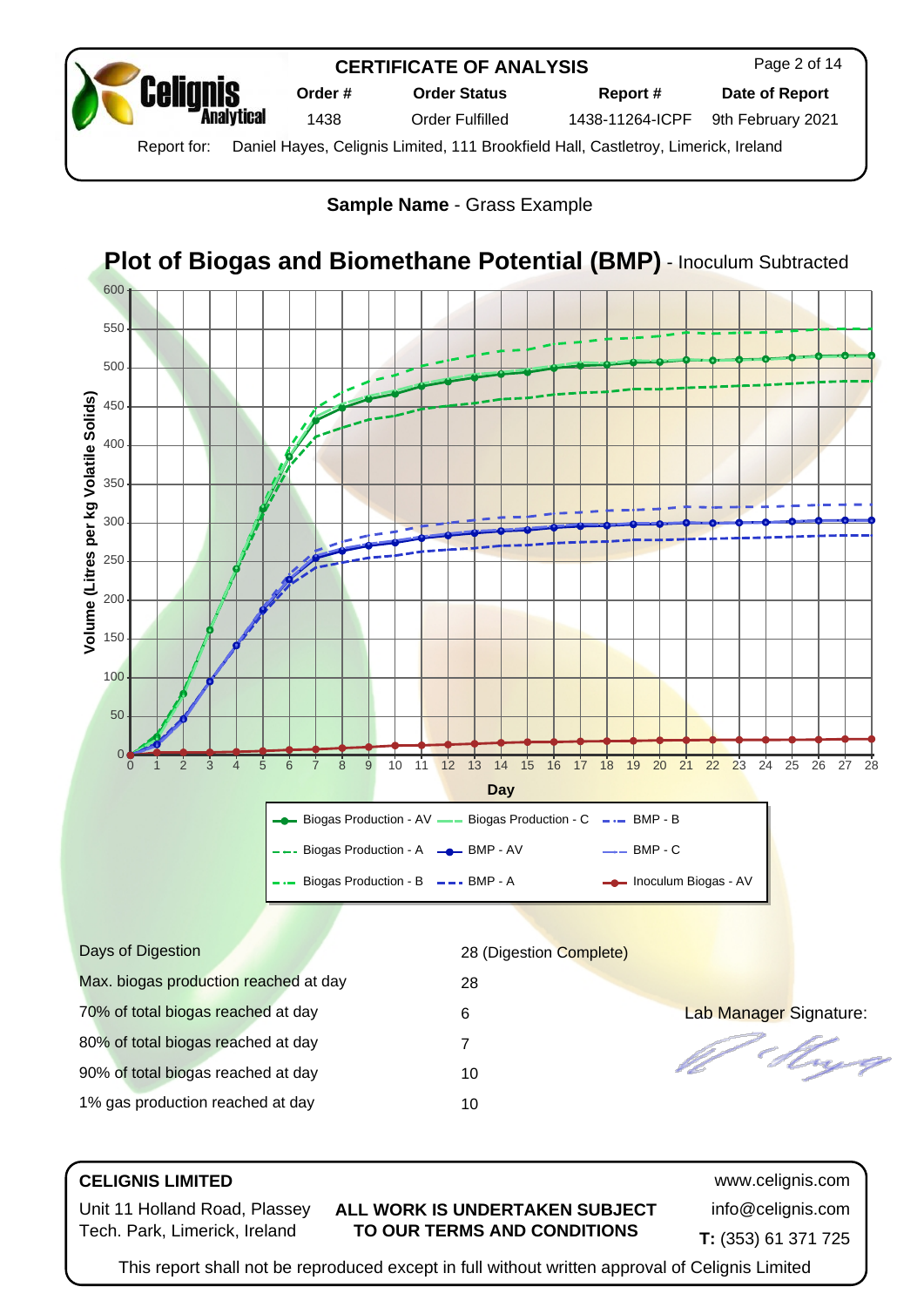

Page 3 of 14

**Order # Order Status Report # Date of Report**

1438 Order Fulfilled 1438-11264-ICPF 9th February 2021

Report for: Daniel Hayes, Celignis Limited, 111 Brookfield Hall, Castletroy, Limerick, Ireland

**Sample Name** - [Grass Example](https://www.celignis.com/output/analytical_customer_view?editid1=28198)

# **Feedstock Analysis** - Summary Data

| <b>Test</b>            | <b>Method Reference</b> | <b>Units</b>  | As-<br><b>Received</b> | <b>Dry Mass</b><br><b>Basis</b> | Dry Ash-<br><b>Free Basis</b> |
|------------------------|-------------------------|---------------|------------------------|---------------------------------|-------------------------------|
| <b>Moisture</b>        | EN 14774-1:2009         | $\frac{0}{0}$ | 61.00                  |                                 |                               |
| <b>Total Solids</b>    | Calculated              | $\%$          | 39.00                  | ä,                              |                               |
| Ash                    | EN 14775:2009           | %             | 1.82                   | 4.67                            | $\overline{\phantom{0}}$      |
| <b>Volatile Solids</b> | Calculated              | %             | 37.18                  | 95.33                           | н,                            |
| Carbon                 | EN 15104:2011           | $\frac{0}{0}$ | 18.65                  | 47.81                           | 50.15                         |
| Hydrogen               | EN 15104:2011           | $\frac{0}{0}$ | 2.23                   | 5.73                            | 6.01                          |
| Nitrogen               | EN 15104:2011           | $\frac{0}{0}$ | 1.07                   | 2.74                            | 2.87                          |
| Sulphur                | EN 15289:2011           | $\%$          | 0.09                   | 0.22                            | 0.23                          |
| Oxygen                 | <b>By Difference</b>    | $\frac{9}{6}$ | 15.15                  | 38.84                           | 40.74                         |
| Aluminium              | EN ISO 16967:2015       | ppm           | 87                     | 224                             |                               |
| Calcium                | EN ISO 16967:2015       | ppm           | 1,659                  | 4,254                           | ÷,                            |
| Iron                   | EN ISO 16967:2015       | ppm           | 161                    | 413                             | ÷,                            |
| Magnesium              | EN ISO 16967:2015       | ppm           | 429                    | 1,100                           | ä,                            |
| Sodium                 | EN ISO 16967:2015       | ppm           | 928                    | 2,379                           | $\overline{\phantom{0}}$      |
| Phosphorus             | EN ISO 16967:2015       | ppm           | 764                    | 1,960                           | $\overline{\phantom{0}}$      |
| Potassium              | EN ISO 16967:2015       | ppm           | 5,912                  | 15,159                          | ÷,                            |
| Silicon                | EN ISO 16967:2015       | ppm           | 949                    | 2,434                           | ÷,                            |
| <b>Titanium</b>        | EN ISO 16967:2015       | ppm           | 5                      | 12                              | ۰                             |
| COD                    | In-House                | g/kg          | 445.9                  | 1,143.3                         | ä,                            |
| <b>BOD</b>             | In-House                | g/kg          | 360.3                  | 923.8                           | $\qquad \qquad \blacksquare$  |
| Ammonia                | In-House                | g/kg          | 1.54                   |                                 | L,                            |

- Data at [www.celignis.com/output/analytical\\_customer\\_view.php?editid1=28198](https://www.celignis.com/output/analytical_customer_view.php?editid1=28198) Lab Manager Signature:

- Data converted to different bases according to EN 15296:2011.

- [COD = Chemical Oxygen Demand;](https://www.celignis.com/analyte.php?value=142) [BOD = Biological Oxygen Demand](https://www.celignis.com/analyte.php?value=143).

## **CELIGNIS LIMITED** www.celignis.com

Unit 11 Holland Road, Plassey Tech. Park, Limerick, Ireland

#### **ALL WORK IS UNDERTAKEN SUBJECT TO OUR TERMS AND CONDITIONS**

info@celignis.com **T:** (353) 61 371 725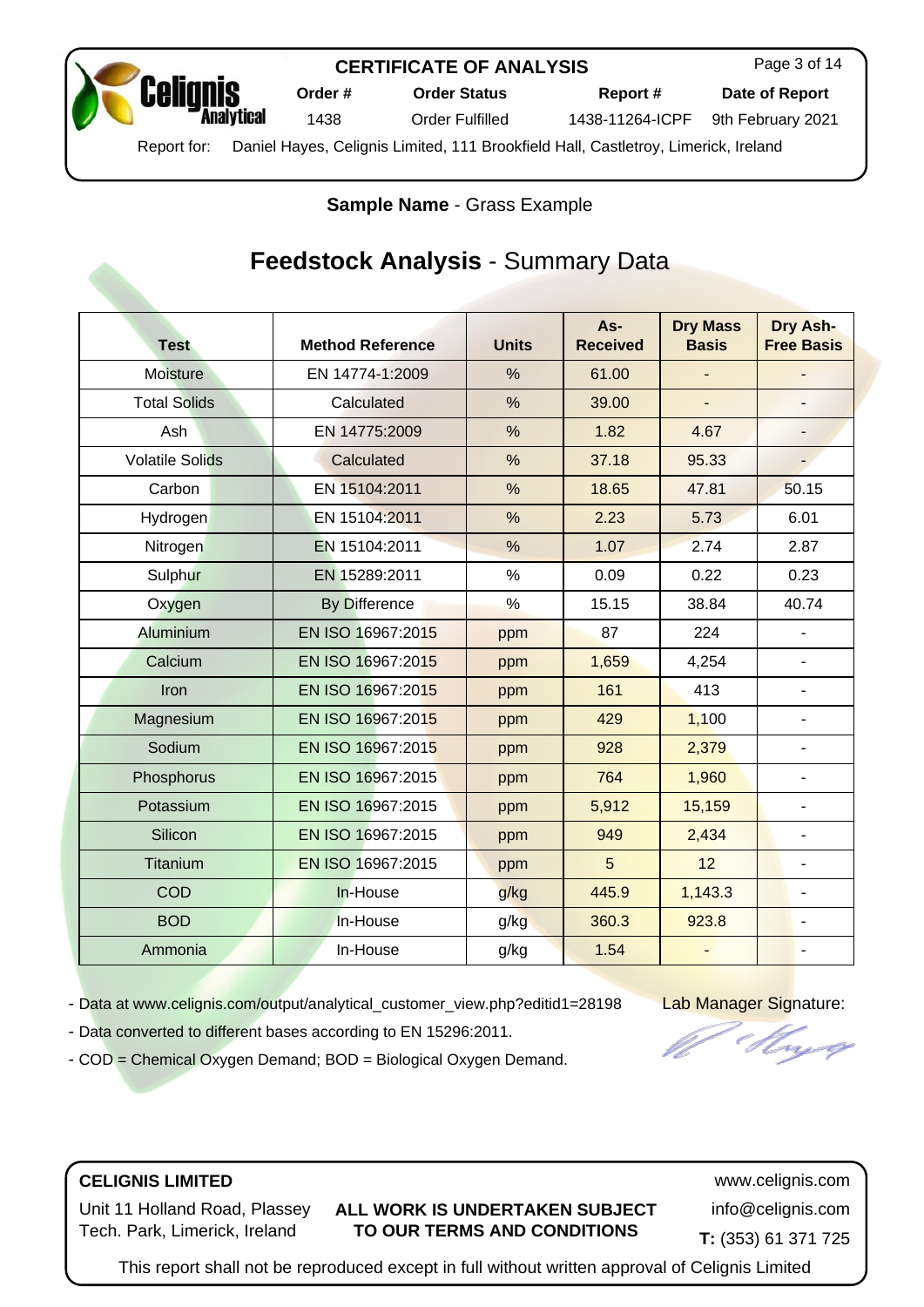| <b>Celignis</b>                 |              | Or |
|---------------------------------|--------------|----|
| $D_{\alpha\alpha\alpha\mu}$ for | Doniel House |    |

**Order # Order Status Report # Date of Report**

Page 4 of 14

1438 Order Fulfilled 1438-11264-ICPF 9th February 2021

Report for: Daniel Hayes, Celignis Limited, 111 Brookfield Hall, Castletroy, Limerick, Ireland

## **Sample Name** - [Grass Example](https://www.celignis.com/output/analytical_customer_view?editid1=28198)

# **Major Elements** - Dry Matter Basis (mg/kg Dry Mass)

| <b>Element</b> | <b>Method Reference</b> | <b>Units</b> | Average | Rep 1  | Rep 2  | <b>Std Dev</b> |
|----------------|-------------------------|--------------|---------|--------|--------|----------------|
| AI - Aluminium | EN ISO 16967:2015       | ppm          | 224     | 223    | 224    | 1              |
| Ca - Calcium   | EN ISO 16967:2015       | ppm          | 4,254   | 4,281  | 4,227  | 38             |
| Fe - Iron      | EN ISO 16967:2015       | ppm          | 413     | 418    | 408    | 7              |
| Mg - Magnesium | EN ISO 16967:2015       | ppm          | 1,100   | 1,100  | 1,100  | $\Omega$       |
| Na - Sodium    | EN ISO 16967:2015       | ppm          | 2,379   | 2,382  | 2,376  | $\overline{4}$ |
| P - Phosphorus | EN ISO 16967:2015       | ppm          | 1,960   | 1,953  | 1,967  | 10             |
| K - Potassium  | EN ISO 16967:2015       | ppm          | 15,159  | 15,198 | 15,120 | 55             |
| Si - Silicon   | EN ISO 16967:2015       | ppm          | 2,434   | 2,430  | 2,437  | 5              |
| Ti - Titanium  | EN ISO 16967:2015       | ppm          | 12      | 11     | 12     | 1              |

- Data at [www.celignis.com/output/analytical\\_customer\\_view.php?editid1=28198](https://www.celignis.com/output/analytical_customer_view.php?editid1=28198) Lab Manager Signature:

njeg

# **CELIGNIS LIMITED** www.celignis.com

Unit 11 Holland Road, Plassey Tech. Park, Limerick, Ireland

#### **ALL WORK IS UNDERTAKEN SUBJECT TO OUR TERMS AND CONDITIONS**

info@celignis.com

**T:** (353) 61 371 725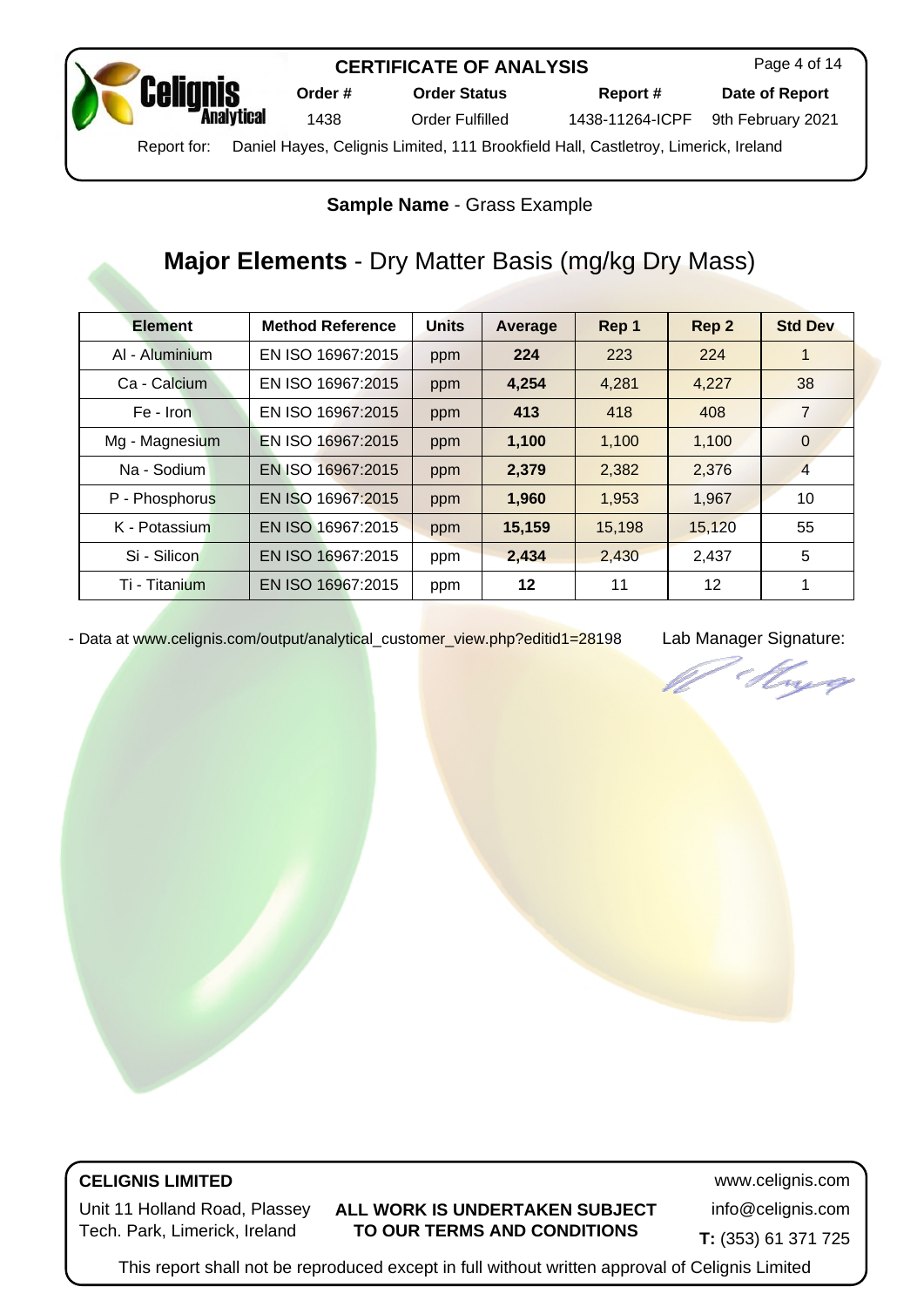

Page 5 of 14

**Order # Order Status Report # Date of Report**

1438 Order Fulfilled 1438-11264-ICPF 9th February 2021

Report for: Daniel Hayes, Celignis Limited, 111 Brookfield Hall, Castletroy, Limerick, Ireland

## **Sample Name** - [Grass Example](https://www.celignis.com/output/analytical_customer_view?editid1=28198)

# **Minor Elements** - Dry Matter Basis (mg/kg Dry Mass)

| <b>Element</b>  | <b>Method Reference</b> | <b>Units</b> | Average        | Rep 1          | Rep 2       | <b>Std Dev</b>          |
|-----------------|-------------------------|--------------|----------------|----------------|-------------|-------------------------|
| As - Arsenic    | EN ISO 16968:2015       | ppm          | $\leq$ 1       | $<$ 1          | $<$ 1       | $<$ 1                   |
| Cd - Cadmium    | EN ISO 16968:2015       | ppm          | $\leq$ 1       | $<$ 1          | $<$ 1       | $<$ 1                   |
| Co - Cobalt     | EN ISO 16968:2015       | ppm          | $\overline{2}$ | 2              | $\mathbf 1$ | 1                       |
| Cr - Chromium   | EN ISO 16968:2015       | ppm          | 41             | 42             | 39          | 2                       |
| Cu - Copper     | EN ISO 16968:2015       | ppm          | 10             | 10             | 9           | $\overline{1}$          |
| Hg - Mercury    | EN ISO 16968:2015       | ppm          | 18             | 18             | 17          | 1                       |
| Mn - Manganese  | EN ISO 16968:2015       | ppm          | 35             | 35             | 35          | $\Omega$                |
| Mo - Molybdenum | EN ISO 16968:2015       | ppm          | $\overline{2}$ | $\overline{2}$ | 2           | $\Omega$                |
| Ni - Nickel     | EN ISO 16968:2015       | ppm          | 54             | 57             | 51          | $\overline{\mathbf{4}}$ |
| Pb - Lead       | EN ISO 16968:2015       | ppm          | $1$            | $<$ 1          | $<$ 1       | $<$ 1                   |
| Sb - Antimony   | EN ISO 16968:2015       | ppm          | $<$ 1          | 9              | $<$ 1       | $<$ 1                   |
| V - Vanadium    | EN ISO 16968:2015       | ppm          | $\leq$ 1       | $<$ 1          | $<$ 1       | $<$ 1                   |
| $Zn - Zinc$     | EN ISO 16968:2015       | ppm          | 47             | 46             | 48          | 1                       |

- Data at [www.celignis.com/output/analytical\\_customer\\_view.php?editid1=28198](https://www.celignis.com/output/analytical_customer_view.php?editid1=28198) Lab Manager Signature:

tryg

# **CELIGNIS LIMITED** www.celignis.com

Unit 11 Holland Road, Plassey Tech. Park, Limerick, Ireland

### **ALL WORK IS UNDERTAKEN SUBJECT TO OUR TERMS AND CONDITIONS**

info@celignis.com

**T:** (353) 61 371 725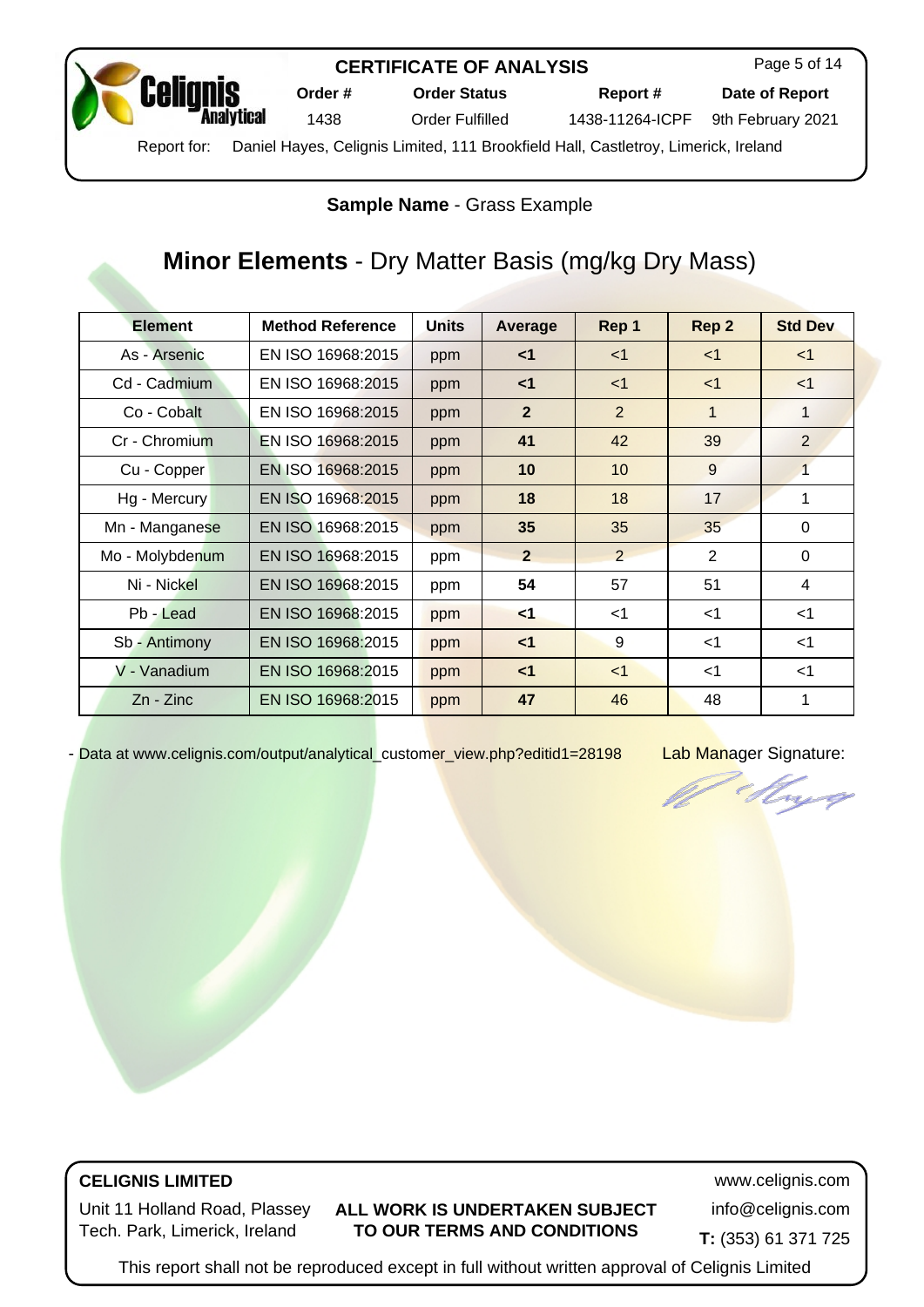

Page 6 of 14

**Order # Order Status Report # Date of Report**

1438 Order Fulfilled 1438-11264-ICPF 9th February 2021

Report for: Daniel Hayes, Celignis Limited, 111 Brookfield Hall, Castletroy, Limerick, Ireland

## **Sample Name** - [Grass Example](https://www.celignis.com/output/biogas_view?editid1=276)

# **Proximate Analysis for BMP Test** - Replicate Data

## **Dry Matter Basis** (% Dry Mass)

| Test                   | <b>Method Reference</b> | Average | <b>Replicate</b> | <b>Replicate</b> | <b>Standard</b><br><b>Deviation</b> |
|------------------------|-------------------------|---------|------------------|------------------|-------------------------------------|
| <b>Volatile Solids</b> | Calculated from Ash     | 95.33   | 95.31            | 95.36            | 0.04                                |
| Ash                    | EN14775:2009            | 4.67    | 4.69             | 4.64             | 0.04                                |

#### **Fresh Matter Basis** (% Wet Mass)

| <b>Test</b>             | <b>Method Reference</b>         | <b>Average</b> | <b>Replicate</b> | <b>Replicate</b> | <b>Standard</b><br><b>Deviation</b> |
|-------------------------|---------------------------------|----------------|------------------|------------------|-------------------------------------|
| <b>Total Solids</b>     | <b>Calculated from Moisture</b> | 39.00          | 39.50            | 38.50            | 0.71                                |
| <b>Moisture Content</b> | 14774-1:2009                    | 61.00          | 60.50            | 61.50            | 0.71                                |
| <b>Volatile Solids</b>  | Calculated                      | 37.18          | 37.17            | 37.19            | 0.01                                |
| Ash                     | Calculated                      | 1.82           | 1.83             | 1.81             | 0.01                                |

# **Additional Sample and Digestion Details**

| Sample Type (Solid/Liquid/Slurry)      |                         |
|----------------------------------------|-------------------------|
| <b>Sample Consistency</b>              |                         |
| Sample pH                              |                         |
| Inoculum to Substrate Ratio (VS-basis) | 4.1                     |
| Digester Volume to Headspace Ratio     | 7.3                     |
| <b>Temperature of Digestion</b>        | 37 $\mathrm{^{\circ}C}$ |
| <b>Additional Comments:</b>            | None                    |

Lab Manager Signature:

## **CELIGNIS LIMITED** www.celignis.com

Unit 11 Holland Road, Plassey Tech. Park, Limerick, Ireland

#### **ALL WORK IS UNDERTAKEN SUBJECT TO OUR TERMS AND CONDITIONS**

info@celignis.com **T:** (353) 61 371 725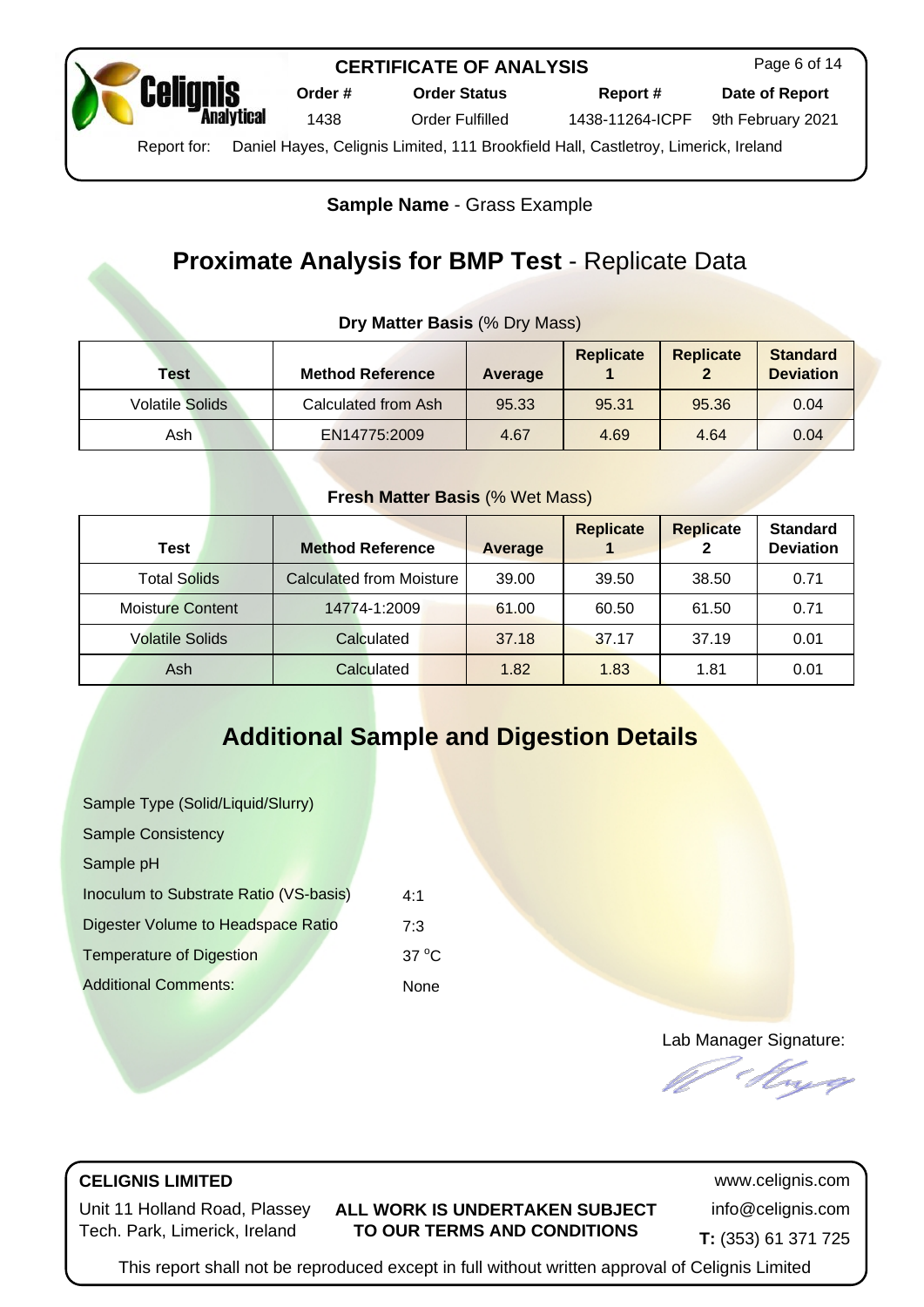

### **Sample Name** - [Grass Example](https://www.celignis.com/output/biogas_view?editid1=276)

# **Biogas and Biomethane Potential (BMP)** - Replicate Data

**Biogas Production**

| <b>Basis</b>              | Average | <b>Replicate</b><br>$\mathbf{A}$ | <b>Replicate</b><br>В | <b>Replicate</b><br>C | <b>Standard</b><br><b>Deviation</b> |  |  |
|---------------------------|---------|----------------------------------|-----------------------|-----------------------|-------------------------------------|--|--|
| Volatile Solids (L/kg-VS) | 517.1   | 482.4                            | 552.5                 | 516.3                 | 35.1                                |  |  |
| Dry Matter (L/kg-DM)      | 492.9   | 459.9                            | 526.7                 | 492.2                 | 33.4                                |  |  |
| Fresh Matter (L/kg-FM)    | 192.2   | 179.4                            | 205.4                 | 192.0                 | 13.0                                |  |  |

# **Biomethane Potential (BMP)**

| <b>Basis</b>              | Average | <b>Replicate</b><br>A | <b>Replicate</b><br>в | <b>Replicate</b> | <b>Standard</b><br><b>Deviation</b> |
|---------------------------|---------|-----------------------|-----------------------|------------------|-------------------------------------|
| Volatile Solids (L/kg-VS) | 304.0   | 283.6                 | 324.7                 | 303.5            | 20.5                                |
| Dry Matter (L/kg-DM)      | 289.8   | 270.4                 | 309.5                 | 289.4            | 19.6                                |
| Fresh Matter (L/kg-FM)    | 113.0   | 105.4                 | 120.7                 | 112.9            | 7.6                                 |

#### **Inoculum Biogas Production**

| <b>Basis</b>              | Average | <b>Replicate</b> | <b>Replicate</b><br>В | <b>Replicate</b> | <b>Standard</b><br><b>Deviation</b> |
|---------------------------|---------|------------------|-----------------------|------------------|-------------------------------------|
| Volatile Solids (L/kg-VS) | 21.5    | 13.3             | 18.4                  | 32.8             | 10.1                                |

- Results after 28 days of digestion (test complete). Lab Manager Signature:

- Gas yields and composition are inoculum-subtracted, unless otherwise stated.

mg

# **CELIGNIS LIMITED** www.celignis.com

Unit 11 Holland Road, Plassey Tech. Park, Limerick, Ireland

#### **ALL WORK IS UNDERTAKEN SUBJECT TO OUR TERMS AND CONDITIONS**

info@celignis.com

**T:** (353) 61 371 725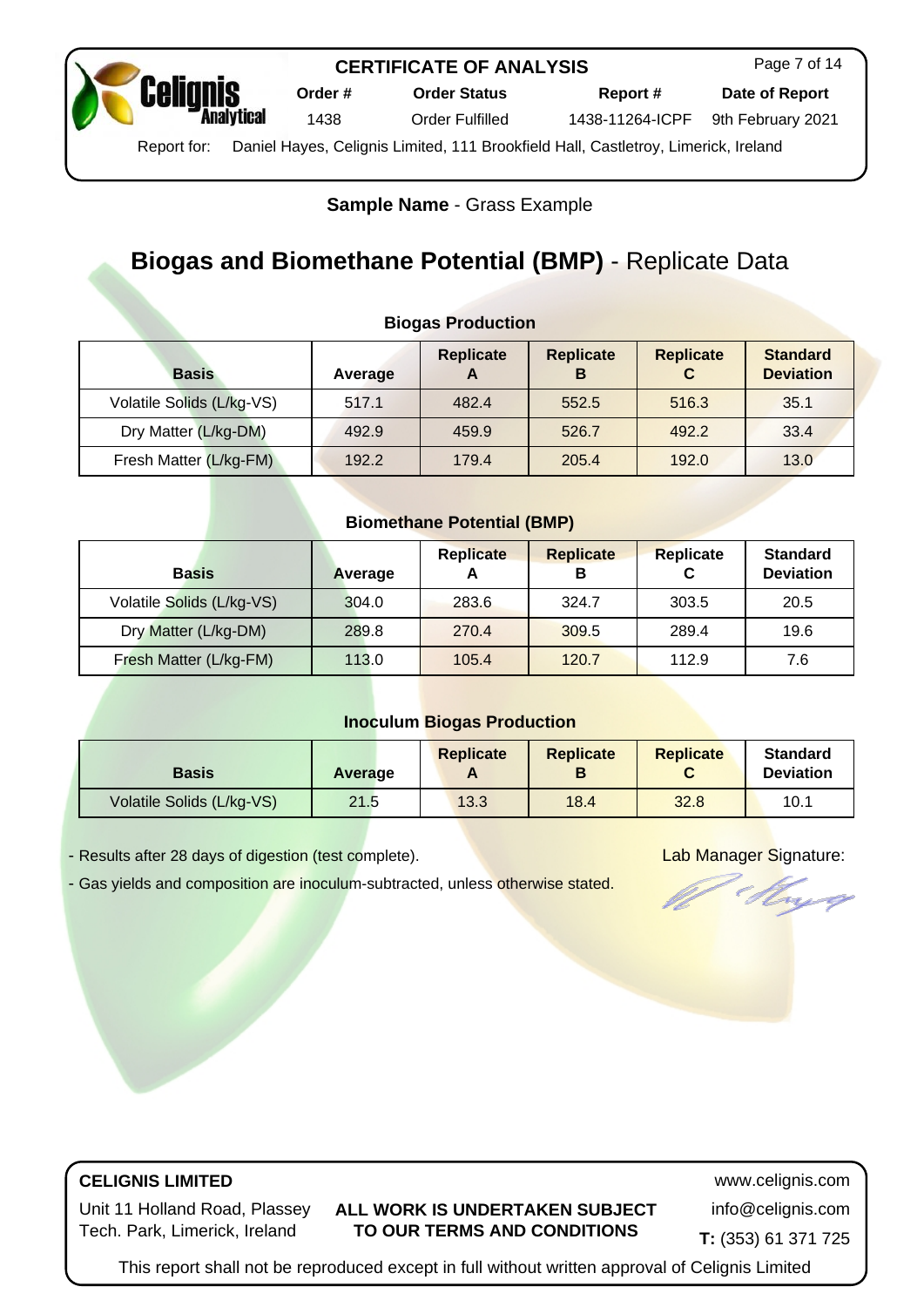

Page 8 of 14

**Order # Order Status Report # Date of Report**

1438 Order Fulfilled 1438-11264-ICPF 9th February 2021

Report for: Daniel Hayes, Celignis Limited, 111 Brookfield Hall, Castletroy, Limerick, Ireland

## **Sample Name** - [Grass Example](https://www.celignis.com/output/biogas_view?editid1=276)

# **Biogas Composition** - Period Data

|                         | % of Final<br><b>Net Biogas</b><br><b>Volume</b> | <b>Methane</b><br>(%)        | <b>Carbon</b><br><b>Dioxide</b><br>(%) | Oxygen<br>$(\%)$ | <b>Hydrogen</b><br><b>Sulphide</b><br>(ppm) | <b>Ammonia</b><br>(ppm) |
|-------------------------|--------------------------------------------------|------------------------------|----------------------------------------|------------------|---------------------------------------------|-------------------------|
|                         |                                                  | <b>Between Days 1 and 3</b>  |                                        |                  |                                             |                         |
| <b>Biogas</b>           |                                                  | 59.0                         | 41.0                                   | 0.1              | 15                                          | $\overline{0}$          |
| Inoculum                | 31.3                                             | 60.0                         | 30.0                                   | 0.0              | $\Omega$                                    | $\Omega$                |
| Inoculum-Subtracted     |                                                  | 58.9                         | 42.1                                   | 0.1              | 16                                          | $\Omega$                |
| Weighted (Days 1 to 3)  |                                                  | 58.9                         | 42.1                                   | 0.1              | 16                                          | $\overline{0}$          |
|                         |                                                  | <b>Between Days 4 and 7</b>  |                                        |                  |                                             |                         |
| <b>Biogas</b>           |                                                  | 59.0                         | 41.0                                   | 0.1              | 15                                          | $\mathbf 0$             |
| Inoculum                | 52.3                                             | 60.0                         | 30.0                                   | 0.0              | $\overline{0}$                              | $\Omega$                |
| Inoculum-Subtracted     |                                                  | 58.9                         | 41.7                                   | 0.1              | 16                                          | $\Omega$                |
| Weighted (Days 1 to 7)  |                                                  | 58.9                         | 41.8                                   | 0.1              | 16                                          | 0                       |
|                         |                                                  | <b>Between Days 8 and 14</b> |                                        |                  |                                             |                         |
| <b>Biogas</b>           |                                                  | 59.0                         | 41.0                                   | 0.1              | 15                                          | $\mathbf 0$             |
| Inoculum                | 11.6                                             | 60.0                         | 30.0                                   | 0.0              | 0                                           | 0                       |
| Inoculum-Subtracted     |                                                  | 58.3                         | 48.7                                   | 0.2              | 25                                          | 0                       |
| Weighted (Days 1 to 14) |                                                  | 58.8                         | 42.7                                   | 0.1              | 17                                          | $\mathbf 0$             |
|                         |                                                  | Between Days 15 and 21       |                                        |                  |                                             |                         |
| <b>Biogas</b>           |                                                  | 59.0                         | 41.0                                   | 0.1              | 15                                          | 0                       |
| Inoculum                | 3.6                                              | 60.0                         | 30.0                                   | 0.0              | $\overline{0}$                              | 0                       |
| Inoculum-Subtracted     |                                                  | 58.0                         | 51.1                                   | 0.2              | 29                                          | $\mathbf 0$             |
| Weighted (Days 1 to 21) |                                                  | 58.8                         | 43.0                                   | 0.1              | 18                                          | $\mathbf 0$             |
| Between Days 22 and 28  |                                                  |                              |                                        |                  |                                             |                         |
| <b>Biogas</b>           |                                                  | 59.0                         | 41.0                                   | 0.1              | 15                                          | $\Omega$                |
| Inoculum                | 1.2                                              | 60.0                         | 30.0                                   | 0.0              | $\overline{0}$                              | $\mathbf 0$             |
| Inoculum-Subtracted     |                                                  | 57.9                         | 52.2                                   | 0.2              | 30                                          | $\mathbf 0$             |
| Weighted (Days 1 to 28) |                                                  | 58.8                         | 43.1                                   | 0.1              | 18                                          | $\mathbf 0$             |

- Results after 28 days of digestion (test complete). The state of the United States and Lab Manager Signature:

- Gas yields and composition are inoculum-subtracted, unless otherwise stated.

## **CELIGNIS LIMITED** www.celignis.com

Unit 11 Holland Road, Plassey Tech. Park, Limerick, Ireland

#### **ALL WORK IS UNDERTAKEN SUBJECT TO OUR TERMS AND CONDITIONS**

info@celignis.com **T:** (353) 61 371 725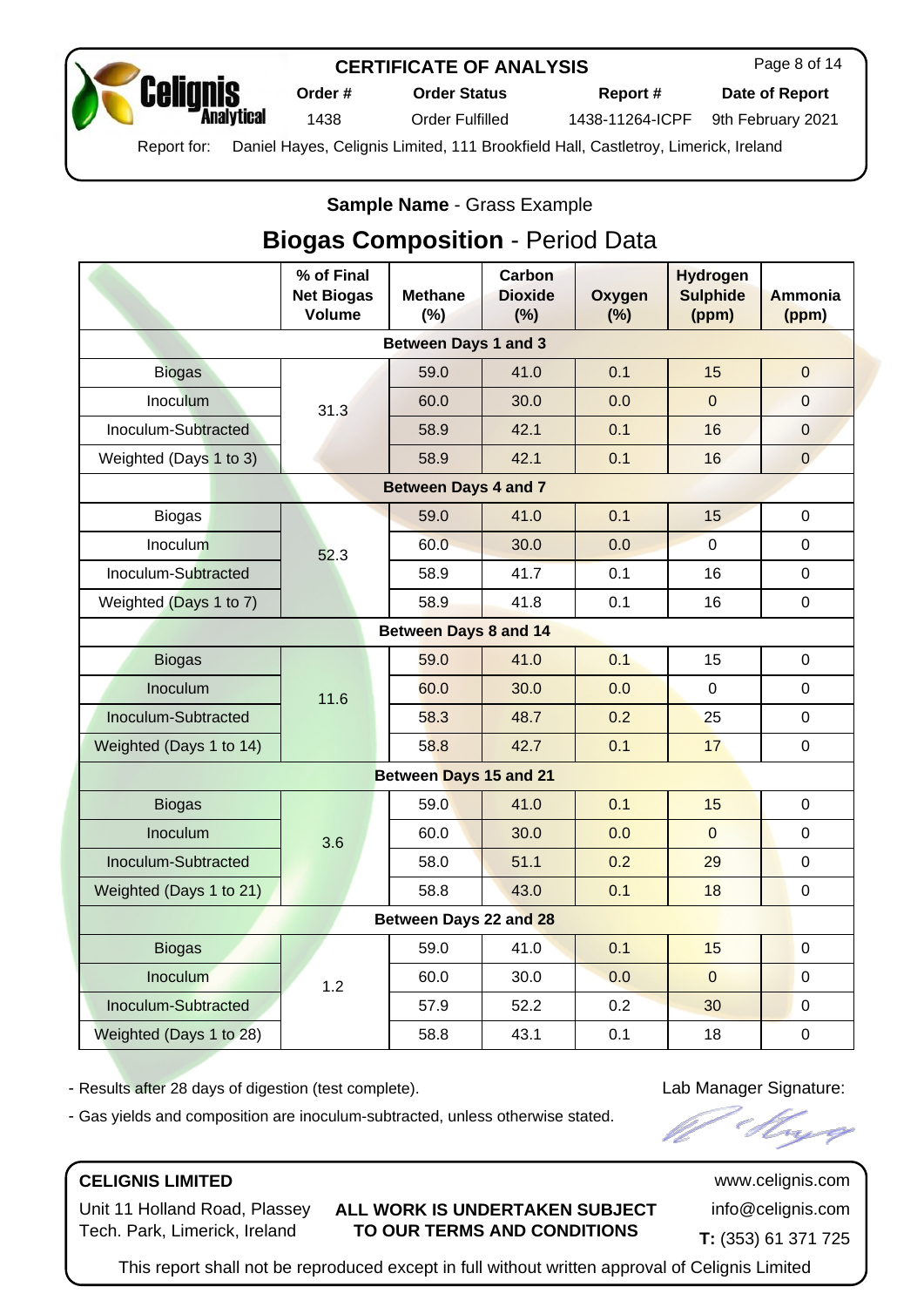

Page 9 of 14

**Order # Order Status Report # Date of Report**

1438 Order Fulfilled 1438-11264-ICPF 9th February 2021

Report for: Daniel Hayes, Celignis Limited, 111 Brookfield Hall, Castletroy, Limerick, Ireland

**Sample Name** - [Grass Example](https://www.celignis.com/output/analytical_customer_view?editid1=28198)

# **Ultimate Analysis** - Replicate Data

| <b>Test</b>                   | <b>Method Reference</b>               | Average | <b>Replicate</b><br>1 | <b>Replicate</b><br>$\overline{2}$ | <b>Standard</b><br><b>Deviation</b> |  |  |  |
|-------------------------------|---------------------------------------|---------|-----------------------|------------------------------------|-------------------------------------|--|--|--|
| Dry Matter Basis (% Dry Mass) |                                       |         |                       |                                    |                                     |  |  |  |
| Carbon                        | EN 15104:2011                         | 47.81   | 47.78                 | 47.84                              | 0.04                                |  |  |  |
| Hydrogen                      | EN 15104:2011                         | 5.73    | 5.80                  | 5.65                               | 0.10                                |  |  |  |
| Nitrogen                      | EN 15104:2011                         | 2.74    | 2.76                  | 2.71                               | 0.04                                |  |  |  |
| Sulphur                       | EN 15289:2011                         | 0.22    | 0.24                  | 0.20                               | 0.03                                |  |  |  |
| Oxygen                        | Calculated                            | 38.84   | 38.75                 | 38.93                              | 0.12                                |  |  |  |
|                               | <b>As-Received Basis (% Wet Mass)</b> |         |                       |                                    |                                     |  |  |  |
| Carbon                        | Calculated                            | 18.65   | 18.63                 | 18.66                              | 0.02                                |  |  |  |
| Hydrogen                      | Calculated                            | 2.23    | 2.26                  | 2.21                               | 0.04                                |  |  |  |
| Nitrogen                      | Calculated                            | 1.07    | 1.08                  | 1.06                               | 0.01                                |  |  |  |
| Sulphur                       | Calculated                            | 0.09    | 0.09                  | 0.08                               | 0.01                                |  |  |  |
| Oxygen                        | Calculated                            | 15.15   | 15.11                 | 15.18                              | 0.05                                |  |  |  |
|                               | Dry Ash-Free Basis (% DAF)            |         |                       |                                    |                                     |  |  |  |
| Carbon                        | Calculated                            | 50.15   | 50.12                 | 50.18                              | 0.04                                |  |  |  |
| Hydrogen                      | Calculated                            | 6.01    | 6.09                  | 5.93                               | 0.11                                |  |  |  |
| Nitrogen                      | Calculated                            | 2.87    | 2.90                  | 2.84                               | 0.04                                |  |  |  |
| Sulphur                       | Calculated                            | 0.23    | 0.25                  | 0.21                               | 0.03                                |  |  |  |
| Oxygen                        | Calculated                            | 40.74   | 40.65                 | 40.83                              | 0.13                                |  |  |  |

Data at [www.celignis.com/output/analytical\\_customer\\_view.php?editid1=28198](https://www.celignis.com/output/analytical_customer_view.php?editid1=28198) Lab Manager Signature: Data corrected to different bases according to EN 15296:2011.

Trug

**CELIGNIS LIMITED** www.celignis.com

Unit 11 Holland Road, Plassey Tech. Park, Limerick, Ireland

**ALL WORK IS UNDERTAKEN SUBJECT TO OUR TERMS AND CONDITIONS**

info@celignis.com

**T:** (353) 61 371 725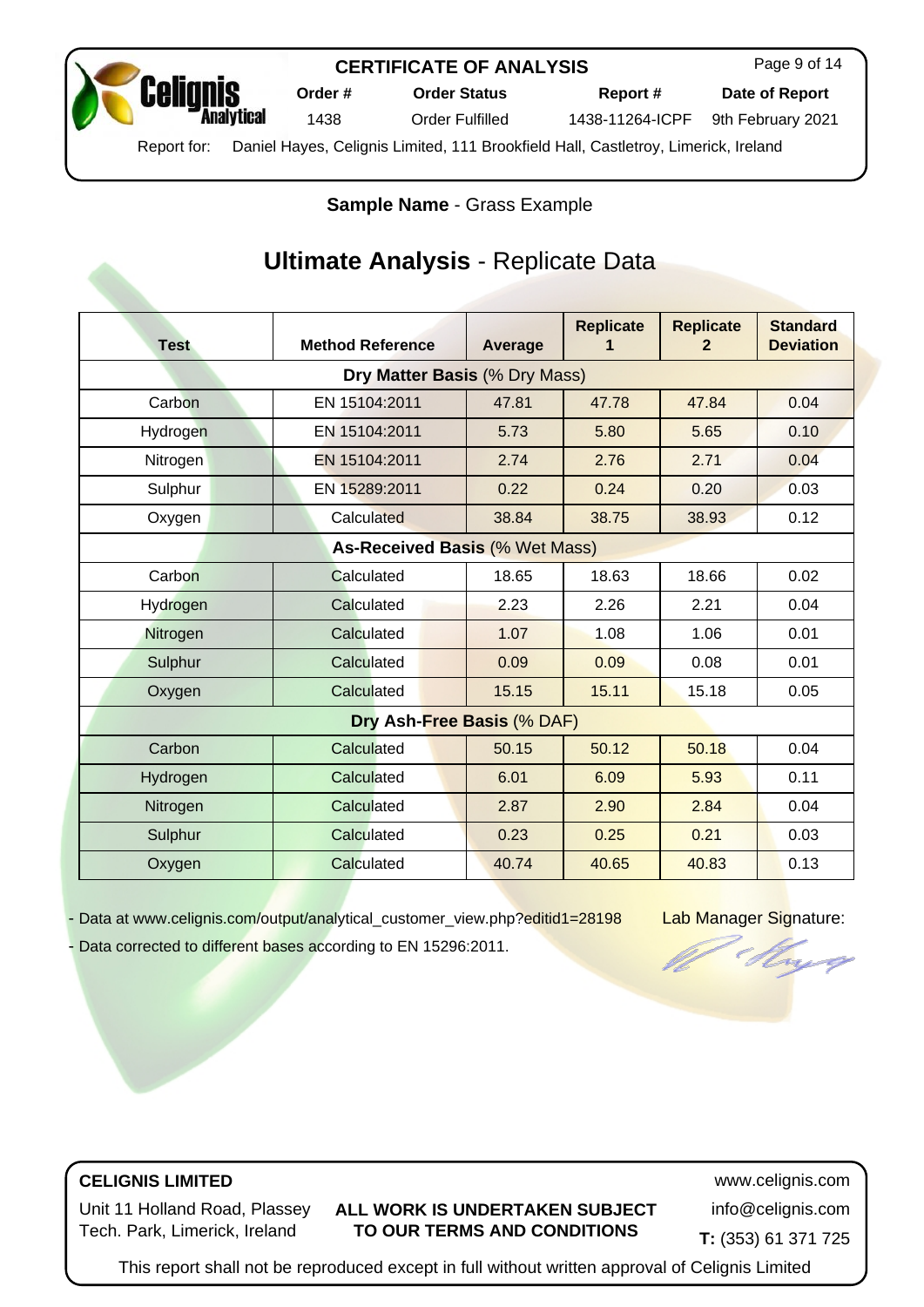

Page 10 of 14

**Order # Order Status Report # Date of Report**

1438 Order Fulfilled 1438-11264-ICPF 9th February 2021

Report for: Daniel Hayes, Celignis Limited, 111 Brookfield Hall, Castletroy, Limerick, Ireland

**Sample Name** - [Grass Example](https://www.celignis.com/output/biogas_view?editid1=276)

# **Stoichiometric Methane Potential (SMP)**

## **Volatile Solids Basis (L per kg VS)**

|                                         | <b>Biogas</b> | <b>Methane</b> | Carbon<br><b>Dioxide</b> | % Methane |
|-----------------------------------------|---------------|----------------|--------------------------|-----------|
| <b>Calculated from Buswell Equation</b> | 935           | 474            | 461                      | 50.7      |
| Actual Values at Day 28                 | 517           | 304            | 223                      | 58.8      |
| Biodegradability Index (%)              | 55.3          | 64.1           |                          |           |

#### **Dry Mass Basis (L per kg Dry Matter)**

|                                  | <b>Biogas</b> | <b>Methane</b> | <b>Carbon</b><br><b>Dioxide</b> | % Volatile<br><b>Solids</b> |
|----------------------------------|---------------|----------------|---------------------------------|-----------------------------|
| Calculated from Buswell Equation | 892           | 452            | 439                             |                             |
| <b>Actual Values at Day 28</b>   | 493           | 290            | 212                             | 95.33                       |

#### **As-Received Basis (L per kg Fresh Matter)**

|                                         | <b>Biogas</b> | <b>Methane</b> | <b>Carbon</b><br><b>Dioxide</b> | % Total<br><b>Solids</b> |
|-----------------------------------------|---------------|----------------|---------------------------------|--------------------------|
| <b>Calculated from Buswell Equation</b> | 348           | 176            | 171                             |                          |
| Actual Values at Day 28                 | 192           | 113            | 83                              | 39.00                    |

- Results after 28 days of digestion (test complete). Lab Manager Signature:

- Data at [www.celignis.com/output/biogas\\_view.php?editid1=276](https://www.celignis.com/output/biogas_view.php?editid1=276)

- For Buswell Equation see [www.celignis.com/anaerobic-digestion.php#buswell](https://www.celignis.com/anaerobic-digestion.php#buswell)



## **CELIGNIS LIMITED** www.celignis.com

Unit 11 Holland Road, Plassey Tech. Park, Limerick, Ireland

#### **ALL WORK IS UNDERTAKEN SUBJECT TO OUR TERMS AND CONDITIONS**

info@celignis.com **T:** (353) 61 371 725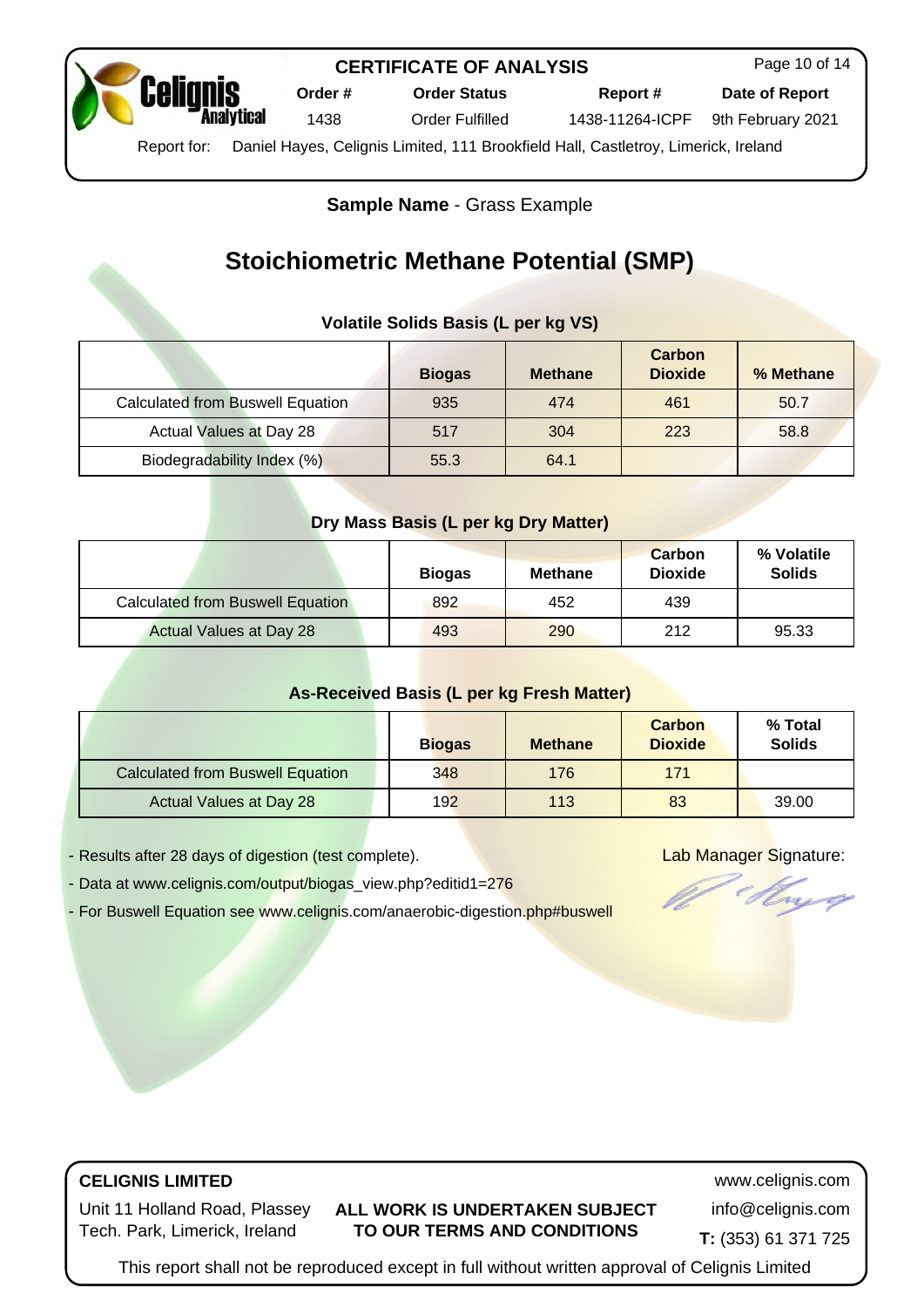

**Order # Order Status Report # Date of Report**

Page 11 of 14

1438 Order Fulfilled 1438-11264-ICPF 9th February 2021

Report for: Daniel Hayes, Celignis Limited, 111 Brookfield Hall, Castletroy, Limerick, Ireland

**Sample Name** - [Grass Example](https://www.celignis.com/output/biogas_view?editid1=276)

# **COD and BOD Analysis** - Replicate Data

## **Dry Matter Basis** (g/kg)

| <b>Test</b> | <b>Sample</b> | <b>Units</b> | Average | <b>Replicate</b> | <b>Replicate</b><br>◠ | Standard<br><b>Deviation</b> |
|-------------|---------------|--------------|---------|------------------|-----------------------|------------------------------|
| <b>COD</b>  | Feedstock     | g/kg         | 1,143.3 | 1,200.1          | 1.086.4               | 80.4                         |
| <b>BOD</b>  | Feedstock     | g/kg         | 923.8   | 914.6            | 932.9                 | 12.9                         |

#### **As-Received Basis** (g/kg-fresh-mass)

| Test       | <b>Sample</b> | Units | Average | Replicate | Replicate | <b>Standard</b><br><b>Deviation</b> |
|------------|---------------|-------|---------|-----------|-----------|-------------------------------------|
| <b>COD</b> | Feedstock     | g/kg  | 445.9   | 468.0     | 423.7     | 31.3                                |
| <b>BOD</b> | Feedstock     | g/kg  | 360.3   | 356.7     | 363.8     | 5.0                                 |

- Data at [www.celignis.com/output/biogas\\_view.php?editid1=276](https://www.celignis.com/output/biogas_view.php?editid1=276) Lab Manager Signature:

- Data corrected to different bases according to EN 15296:2011 and EN 14918:2009.

- [COD = Chemical Oxygen Demand;](https://www.celignis.com/analyte.php?value=142) [BOD = Biological Oxygen Demand](https://www.celignis.com/analyte.php?value=143).

# **CELIGNIS LIMITED** www.celignis.com

Unit 11 Holland Road, Plassey Tech. Park, Limerick, Ireland

#### **ALL WORK IS UNDERTAKEN SUBJECT TO OUR TERMS AND CONDITIONS**

info@celignis.com

**T:** (353) 61 371 725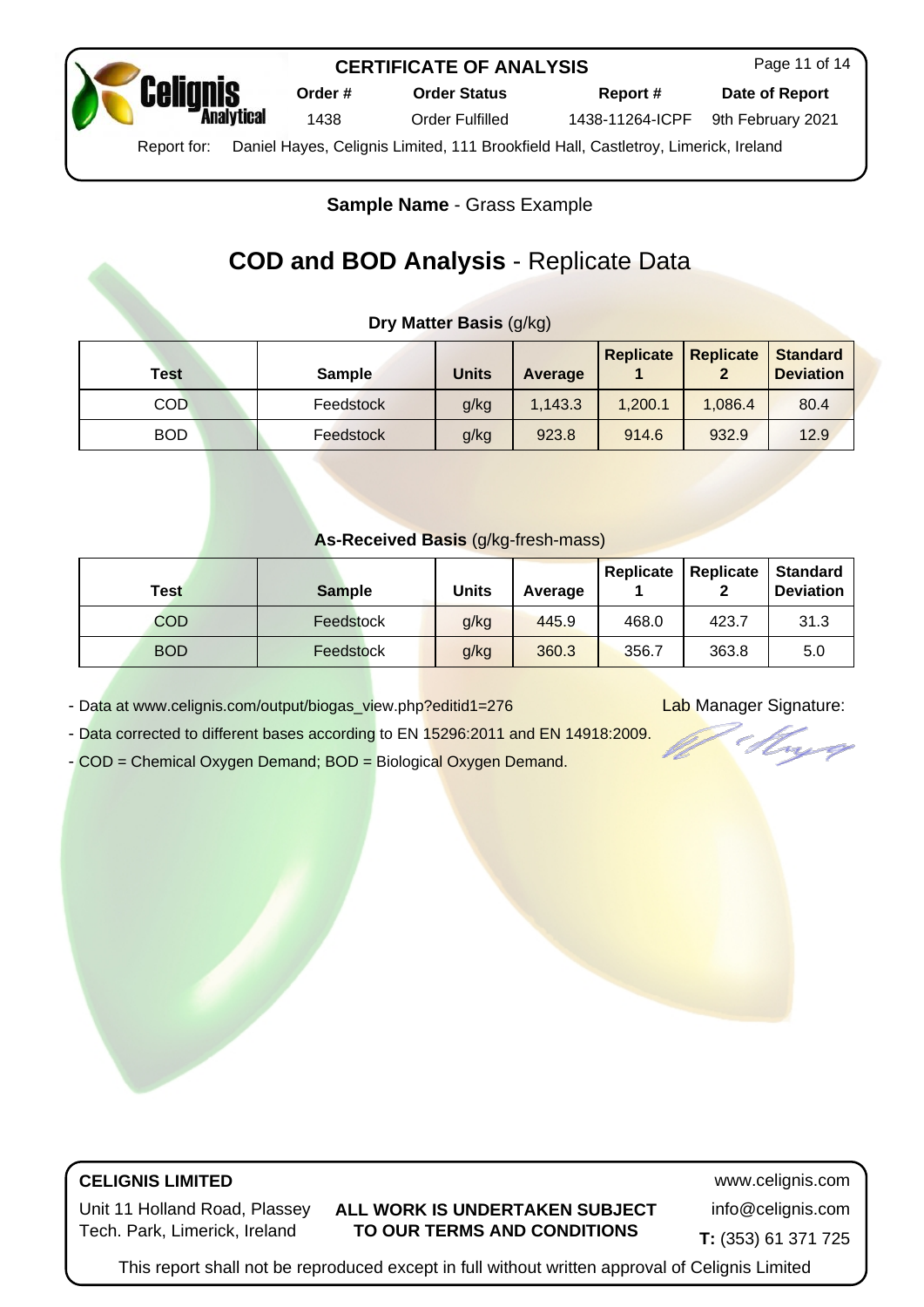

Page 12 of 14

**Order # Order Status Report # Date of Report**

1438 Order Fulfilled 1438-11264-ICPF 9th February 2021

Report for: Daniel Hayes, Celignis Limited, 111 Brookfield Hall, Castletroy, Limerick, Ireland

**Sample Name** - [Grass Example](https://www.celignis.com/output/biogas_view?editid1=276)

# **Fertiliser Properties Analysis** - Replicate Data

|                                       |                  |              |         | <b>Replicate</b> | <b>Replicate</b> | <b>Standard</b>  |  |  |
|---------------------------------------|------------------|--------------|---------|------------------|------------------|------------------|--|--|
| <b>Test</b>                           | <b>Sample</b>    | <b>Units</b> | Average |                  | 2                | <b>Deviation</b> |  |  |
| Dry Matter Basis (% Dry Mass)         |                  |              |         |                  |                  |                  |  |  |
| Nitrogen                              | Feedstock        | % dm         | 2.74    | 2.76             | 2.71             | 0.04             |  |  |
| Phosphorus                            | Feedstock        | % dm         | 0.20    | 0.20             | 0.20             | 0.00             |  |  |
| Potassium                             | Feedstock        | $%$ dm       | 1.52    | 1.52             | 1.51             | 0.01             |  |  |
| <b>As-Received Basis (% Wet Mass)</b> |                  |              |         |                  |                  |                  |  |  |
| Nitrogen                              | <b>Feedstock</b> | $%$ wb       | 1.07    | 1.08             | 1.06             | 0.01             |  |  |
| Phosphorus                            | Feedstock        | $%$ wb       | 0.08    | 0.08             | 0.08             | 0.00             |  |  |
| Potassium                             | Feedstock        | $%$ wb       | 0.59    | 0.59             | 0.59             | 0.00             |  |  |
| Ammonia                               | Feedstock        | g/kg         | 1.54    | 1.54             | 1.53             | 0.01             |  |  |
| Ash Basis (% Total Ash)               |                  |              |         |                  |                  |                  |  |  |
| <b>Phosphorus Pentoxide</b>           | Feedstock        | $%$ Ash      | 9.62    | 9.58             | 9.65             | 0.05             |  |  |
| Potassium Oxide                       | Feedstock        | $%$ Ash      | 38.97   | 39.07            | 38.87            | 0.14             |  |  |

- Data at [www.celignis.com/output/biogas\\_view.php?editid1=276](https://www.celignis.com/output/biogas_view.php?editid1=276) Lab Manager Signature:

vq

- Data corrected to different bases according to EN 15296:2011 and EN 14918:2009.

# **CELIGNIS LIMITED** www.celignis.com

Unit 11 Holland Road, Plassey Tech. Park, Limerick, Ireland

## **ALL WORK IS UNDERTAKEN SUBJECT TO OUR TERMS AND CONDITIONS**

info@celignis.com

**T:** (353) 61 371 725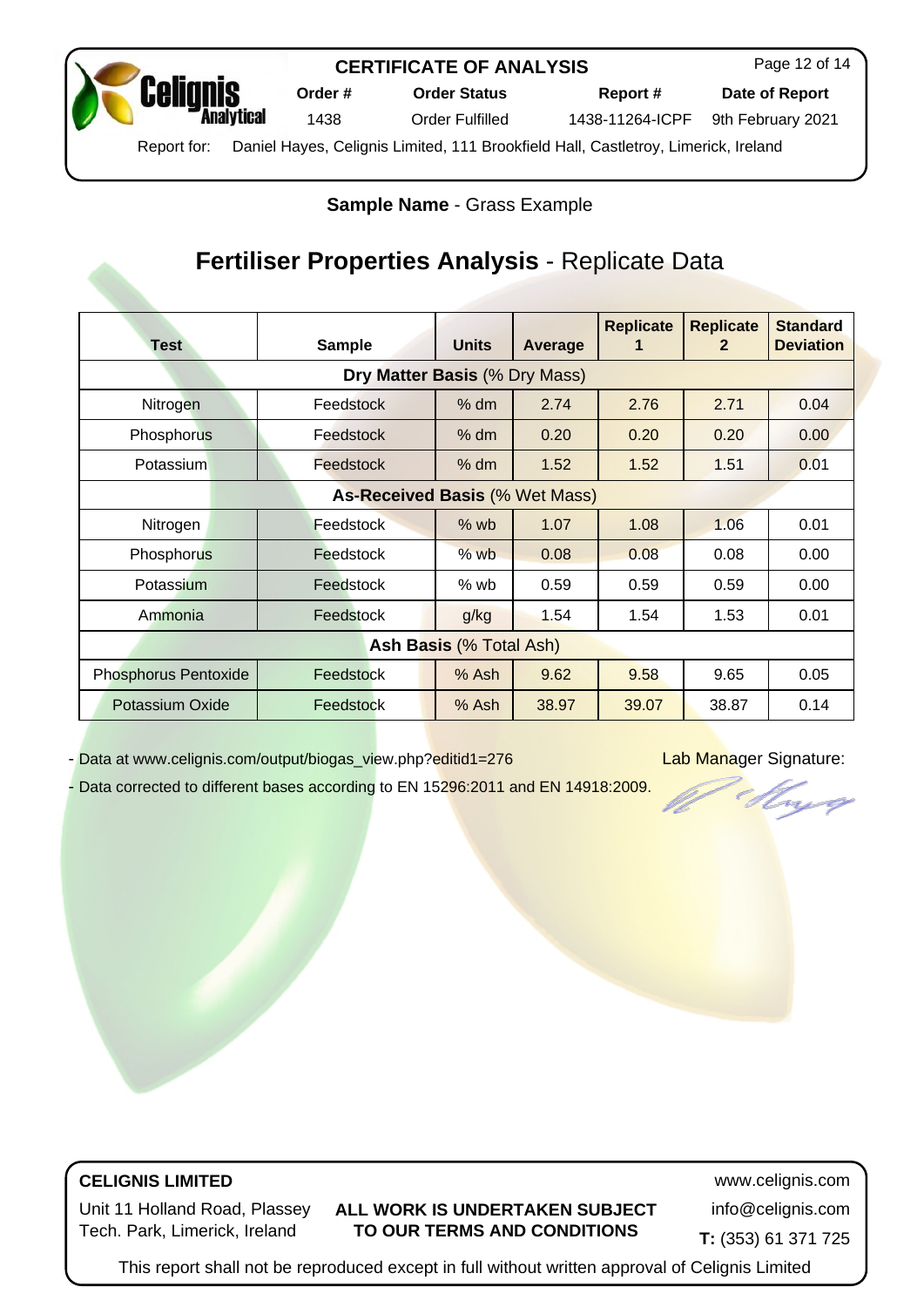

Page 13 of 14

**Order # Order Status Report # Date of Report**

1438 Order Fulfilled 1438-11264-ICPF 9th February 2021

Report for: Daniel Hayes, Celignis Limited, 111 Brookfield Hall, Castletroy, Limerick, Ireland

**Sample Name** - [Grass Example](https://www.celignis.com/output/biogas_view?editid1=276)

# **Digestion of Sample** - Discussion of Results

#### **Feedstock Characteristics**

The moisture of the sample is 61.00% with total solids of 39.00% and the percentage of ash in the sample on wet basis and dry basis is 1.82% and 4.67%. Volatile solids percentage is 37.18% and 95.33% on wet and dry basis respectively.

#### **Biogas Potential**

The biogas potential of the sample is 189.9 L/Kg in Fresh Matter basis which on dry matter basis is 486.9 L/Kg. On Volatile solids basis the biogas potential is 510.7 L/Kg.

#### **Biomethane Potential**

The weighted average methane percentage is 58.8% which is good, but considering the type of inoculum used for the test which can produce biogas over 85% methane with the optimum feedstock, the methane percentage seems low.

The biomethane potential is 111.6 L/Kg, 286.2 L/Kg and 300.3 L/Kg on fresh matter, dry mass and volatile solids respectively.

#### **Feedstock Chemical Properties and Fertiliser Properties**

#### Ultimate Analysis

Elemental analysis is performed to determine the carbon, hydrogen, nitrogen and sulphur. The C/N ratio and C/S ratio are amongst the key indicators to identify the suitability of the feedstock for monodigestion or identifying the suitable co-digestion feedstock.

The ratio of C/N for the sample is 19:1 indicating that the feedstock is highly suitable for monodigestion, if other necessary trace elements are added. The C:S ratio is 240:1 indicating that the risk of H2S accumulation is low.

#### Major and Minor Elements Analysis for Suitability of Digestion and Fertiliser Properties

The potassium concentrations are in the desirable range 5912 ppm as received basis. Potassium concentration should be in excess to sodium to neutralise the cell membrane potential and in this case, it is 6 times higher, but is not at inhibitory levels if the dilution effect in the digester is considered. However, the sodium levels (928m ppm as received basis) seem low when dilution effect is considered and hence should be monitored to avoid any deficiency as it might affect the quality of the biogas produced.

The phosphorous concentration which is another key nutrient, but is known to cause eutrophication problems when it is present in high concentrations in the digestate. Also, it is proven to inhibit anaerobic digestion at high concentrations over 500 ppm. The phosphorous concentration in the feedstock is only 764 ppm and hence the digestate produced will not be a problem of eutrophication. However, care

# **CELIGNIS LIMITED** www.celignis.com

Unit 11 Holland Road, Plassey Tech. Park, Limerick, Ireland

#### **ALL WORK IS UNDERTAKEN SUBJECT TO OUR TERMS AND CONDITIONS**

info@celignis.com

**T:** (353) 61 371 725